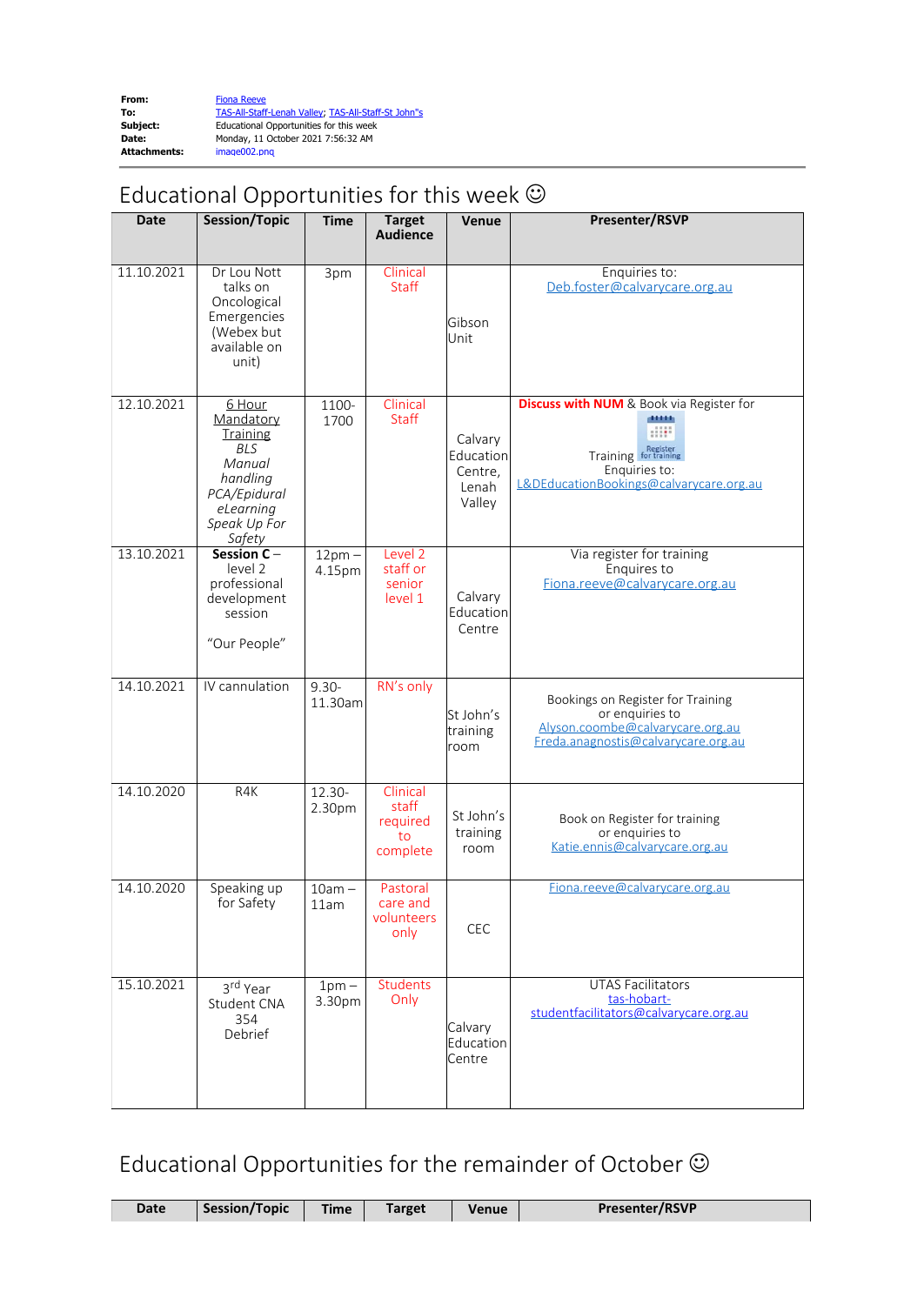|            |                                                                                                                      |                     | <b>Audience</b>                              |                                                    |                                                                                                                                  |
|------------|----------------------------------------------------------------------------------------------------------------------|---------------------|----------------------------------------------|----------------------------------------------------|----------------------------------------------------------------------------------------------------------------------------------|
| 18.10.2021 | ALS                                                                                                                  | $9.30 -$<br>12.30pm | Clinical<br>staff<br>required to<br>complete | Lenah<br>Valley<br>Education<br>Centre             | Book on Register for training<br>or enquiries to<br>Katie.ennis@calvarycare.org.au                                               |
| 18.10.2021 | Mandatory<br>Reporting for<br>children (&<br>women in the<br>antenatal<br>period)                                    | 2.15pm<br>2.45pm    | Anyone ©                                     | Calvary<br>Education<br>Centre                     | Book via register for training<br>Any questions contact Fiona Reeve<br>Fiona.reeve@calvarycare.org.au                            |
| 19.10.2021 | <b>Hospital Wide</b><br>orientation                                                                                  | $8am -$<br>4.30pm   | New staff<br>only                            | <b>CEC</b>                                         | Via Belinda Benson<br>Belinda.benson@calvarycare.org.au                                                                          |
| 20.10.2021 | IV cannulation                                                                                                       | 12.00-<br>2.00pm    | RN's only                                    | Calvary<br>Education<br>Centre                     | Bookings on Register for Training<br>or enquiries to<br>Alyson.coombe@calvarycare.org.au<br>Freda.anagnostis@calvarycare.org.au  |
| 20.10.2020 | R4K                                                                                                                  | $9.30 -$<br>11am    | Clinical<br>staff<br>required to<br>complete | Calvary<br>Education<br>Centre                     | Book on Register for training<br>or enquiries to<br>Katie.ennis@calvarycare.org.au                                               |
| 22.10.2021 | 3rd Year<br>Student CNA<br>354<br>Debrief                                                                            | $1pm -$<br>3.30pm   | <b>Students</b><br>Only                      | Calvary<br>Education<br>Centre                     | <b>UTAS Facilitators</b><br>tas-hobart-<br>studentfacilitators@calvarycare.org.au                                                |
| 22.10.2021 | Dr Ian Byard<br>talks on<br>Incurable<br>Cancer                                                                      | 3pm                 | Clinical<br><b>Staff</b>                     | Gibson<br>Unit                                     | Enquiries to:<br>Deb.foster@calvarycare.org.au                                                                                   |
| 25.10.2021 | <b>Breast Cancer</b><br>Awareness<br>Week - with<br>Kim Roberts                                                      | $2.15 -$<br>2.45    | Clinical<br><b>Staff</b>                     | Second<br>Floor                                    | Enquiries to<br>Alyson.coombe@calvarycare.org.au                                                                                 |
| 26.10.2021 | Clinical skills<br>practical<br>education<br>$s$ ession $-$<br><b>CVADs</b><br>devices,<br>clinical<br>deterioration | $9.30 -$<br>12.30   | Clinical<br>staff                            | Calvary<br>Education<br>Centre,<br>Lenah<br>Valley | Book via Register for Training<br>dititi<br>Register<br>for training<br>Enquiries to:<br>L&DEducationBookings@calvarycare.org.au |
| 26.10.2021 | <b>Breast Cancer</b><br>Awareness<br>Week - with<br>Kim Roberts                                                      | $2 - 2.30$          | Clinical<br><b>Staff</b>                     | Gibson<br>Unit                                     | Enquiries to:<br>Deb.foster@calvarycare.org.au                                                                                   |